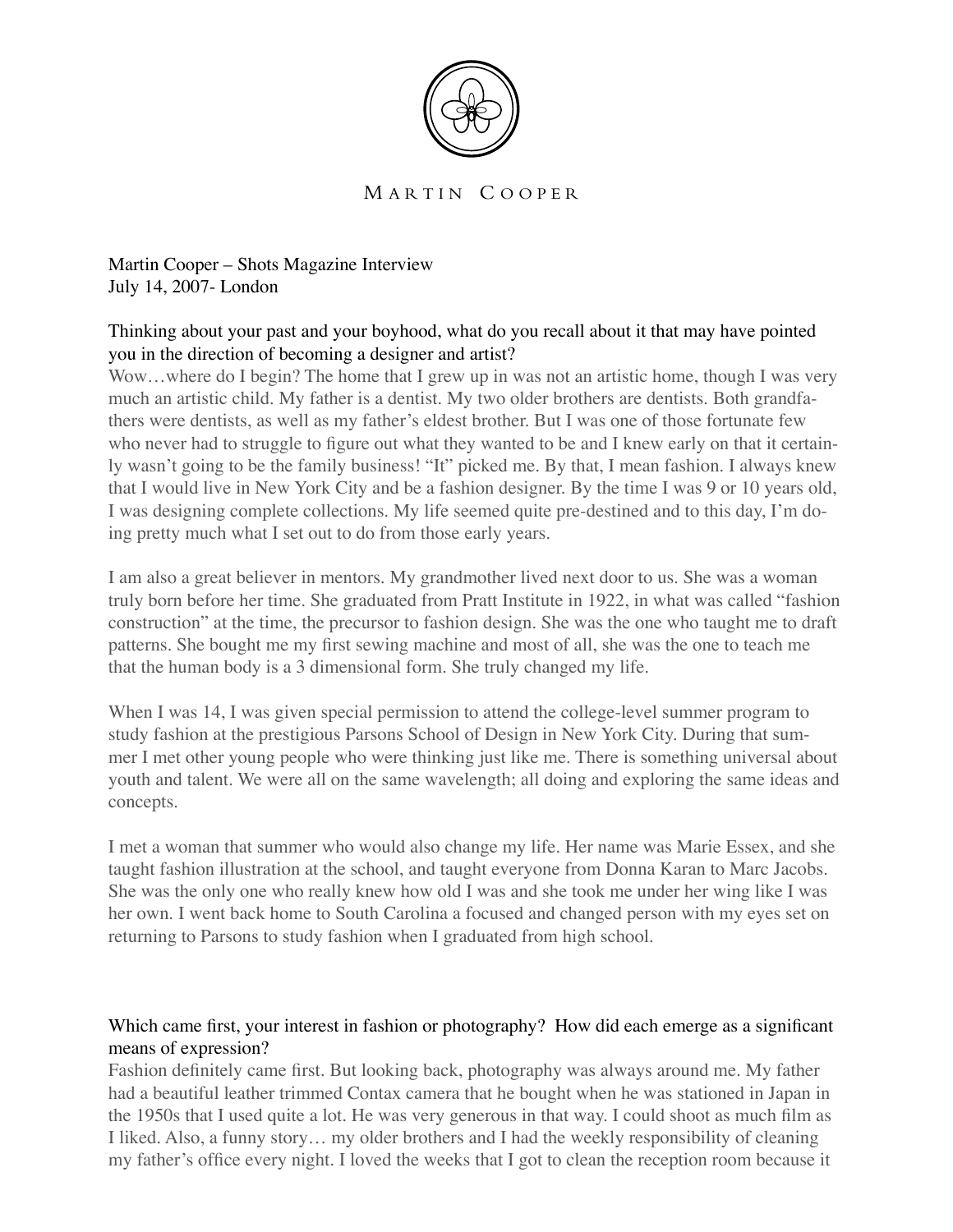brought me in contact with wonderful magazines like LIFE and National Geographic. I would say much of my visual language was established in that reception room! It also brought me an awareness of how other people lived in different parts of the world, with different customs and I was very curious about that. Those magazines were definitely learning tools and a travel machine for me. Even today, I read about 30-40 magazines a month. It is an addiction I am very proud of.

#### How did the two disciplines eventually "overlap"?

Great question. Between my mother and my grandmother I had access to all the fashion magazines going back to the 40s. Fashion magazines were an extension to yet another world. I have always been visually literate and I looked at photographers like Cecil Beaton, Horst P. Horst, George Hurrell, and George Hoyningen-Huene. They were the style-makers that defined modern fashion photography. But at the time I was actually looking at the clothes they photographed, not the photographs for themselves. It took me some time to put the two together. That happened much later. But from the beginning though, I was really fascinated with beautiful things. It's the Virgo in me. That drive eventually led me to become a clothing designer.

With photography, I was a late bloomer, though when I look back, it was always a part of my life. I'm completely self-taught. In the beginning, around 1990, I wanted to create a photographic project about women, by women. I would just server as "producer" of the project, and guide an all female team to execute a particular concept I had. I looped my wife Karen into the project and over the course of 6-8 months, we interviewed models, photographers and writers to be part of the team and frankly, I was having a difficult time connecting with the photographers we were meeting. I was showing them tear sheets I pulled to give them the flavor of what I was looking for; you know, for the "feeling." I felt the need to communicate the idea to them in a more succinct way so I decided to ask our best friend if she was willing to be my guinea pig and shoot a series of nude Polaroids to be used as visual references with the photographers we were interviewing in order to be able to say… "this is what I'm looking for, this is what I need." Our friend Jane was extremely agreeable and we worked for a solid 2 months developing the visual concepts for that project. When Karen started looking at the instant images, she said in all of her wisdom, "why don't you just shoot the project yourself?" That project was never realized, but it gave me just the right push of confidence to explore figurative photography is a much more serious way. Up until that moment, I had never considered doing fine art photography as an artistic expression, but making images seemed to be a natural progression. I knew how to frame a shot, so it was just the technical aspects of photography that I needed to learn.

The complete irony of this is that I feel my voice as a photographer is stronger because I have no commercial constraints placed on me like that of the fashion world. In photography, I make the kinds of images that I want. If someone enjoys my work and wants to further their relationship with a piece by purchasing it, that's wonderful, but selling is not the driving force behind my work. It really is about personal expression and the journey than anything else. On the flip side, my clothes must sell. Otherwise, what's the point? So it's easy for me to say that photography is the thing that makes my life right. It's the thing that gets me out of the bed everyday. It's my drug of choice. I am, however, extremely thankful that fashion is in my life because it affords me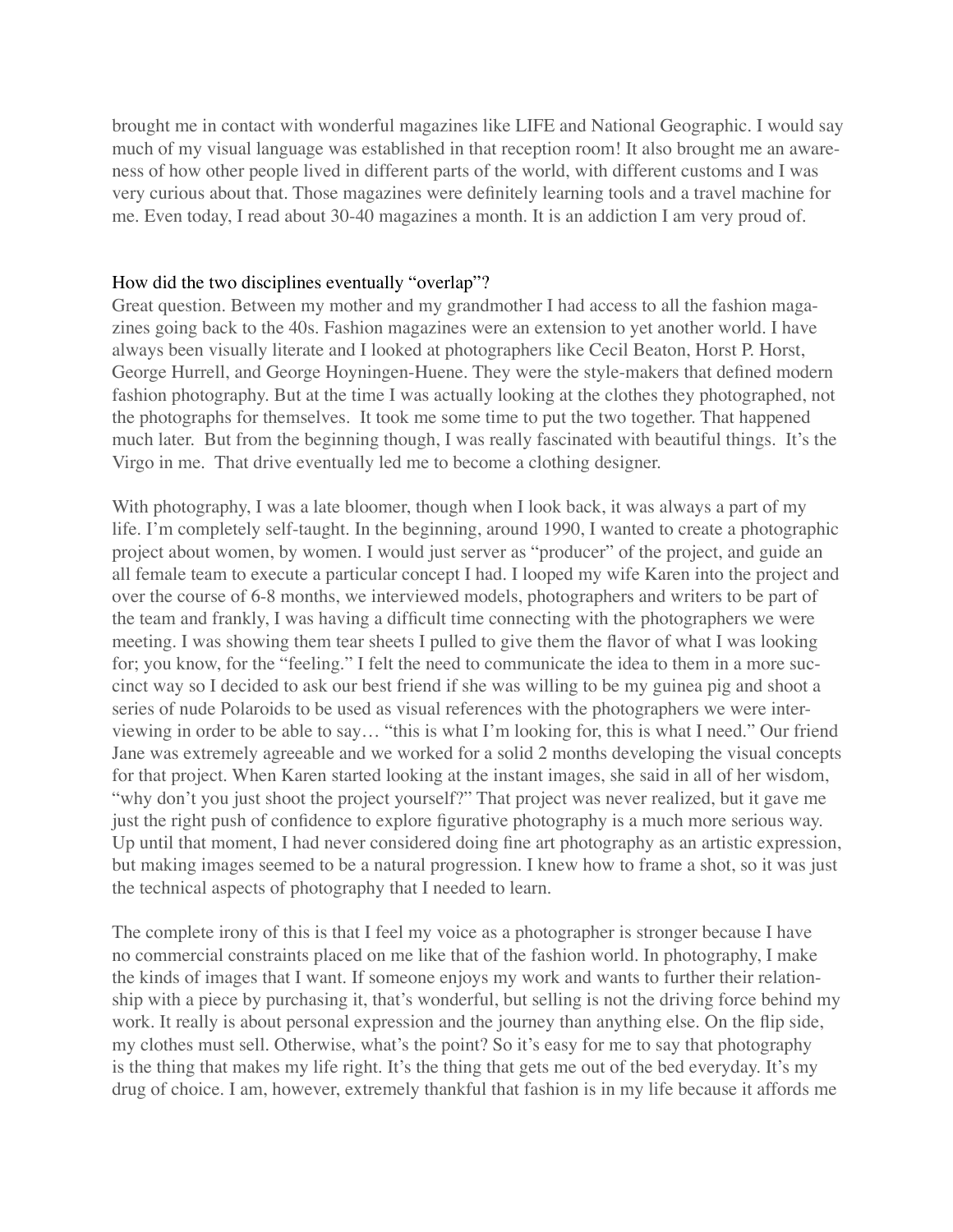the privilege to be able to make the types of images I want to make with no strings of commerce attached. As a matter of fact, I run my studio OrchisArts at "net-zero," meaning that once everything has been paid for (model fees, printing, etc.) I donate all the net proceeds to Breast Cancer organizations like Casting for Recovery, which is a not for profit group that teaches breast cancer survivors the art of fly fishing as part of their physical and mental recovery. It's one of the parts of my life that I'm most proud of.

# What has being a fashion designer taught you that you've applied in your photography? Conversely, how has photography informed your fashion design? Are there practices specific to each discipline that you've brought to the other?

The short answer would be having the discipline to be creative on command. It's the number one tool that I bring over from fashion because regrettably, I'm not able to shoot everyday. Sometimes not every month. So when I book a model, I have to have incredible discipline to harness the most from that session because the next session may not be in the immediate future. In fashion, there isn't the concept or allowance for "writer's block." Other artistic disciplines allow the artist not to produce a body of work for years. As a designer, I don't have that luxury. I must conceptualize and create 4 major collections a year. So to answer your question in one word, it would be discipline. Fashion gives me an incredible sense of discipline that I can apply to all facets of my life, including my photography.

Interesting story, and kinda related…when I was a freshman at Parsons in the early eighties, my group of friends were illustration majors, not fashion majors. These guys were a talented group who conceptualized and drew beautifully. They were also incredible musicians. When their drawing presented a problem, they worked thorough the drawing on their bass or drums. And conversely, when they encountered a snag in creating music, they worked through the music through their drawing. These guys were multi-talented. What I learned from them is that all creative energy is the same. Whether you're making an incredible drawing, an amazing musical arrangement, composing a photograph or designing a coat, the thought process is exactly the same. It comes from the same core. It is interrelated.

# Your largest body of work appears to be "The Altis". How did that project come about and what was your approach to it?

That's right Russell. To date The Altis is my largest body of work. That project had an interesting beginning. The Altis didn't exactly start off as "The Altis." It originally started off as an ode to a dear friend of mine that I grew up with in South Carolina. She is one of my oldest friends. We've known one another since kindergarten! It was to be an in-depth exploration of nudes and portraits. She lived in Boston while Karen and I were in New York so we were only able to work on the series a few times a year. Karen, in all of her brilliance looked at the images about a year into it and mentioned to me that the project had a very Olympian spirit to it that could expand into something larger. Ding, the light bulb turned on and I started doing research into the ancient Olympic games and in particular, women's role in ancient sport. During the course of a year or so, I interviewed historians and anthropologists to understand what the games were really about.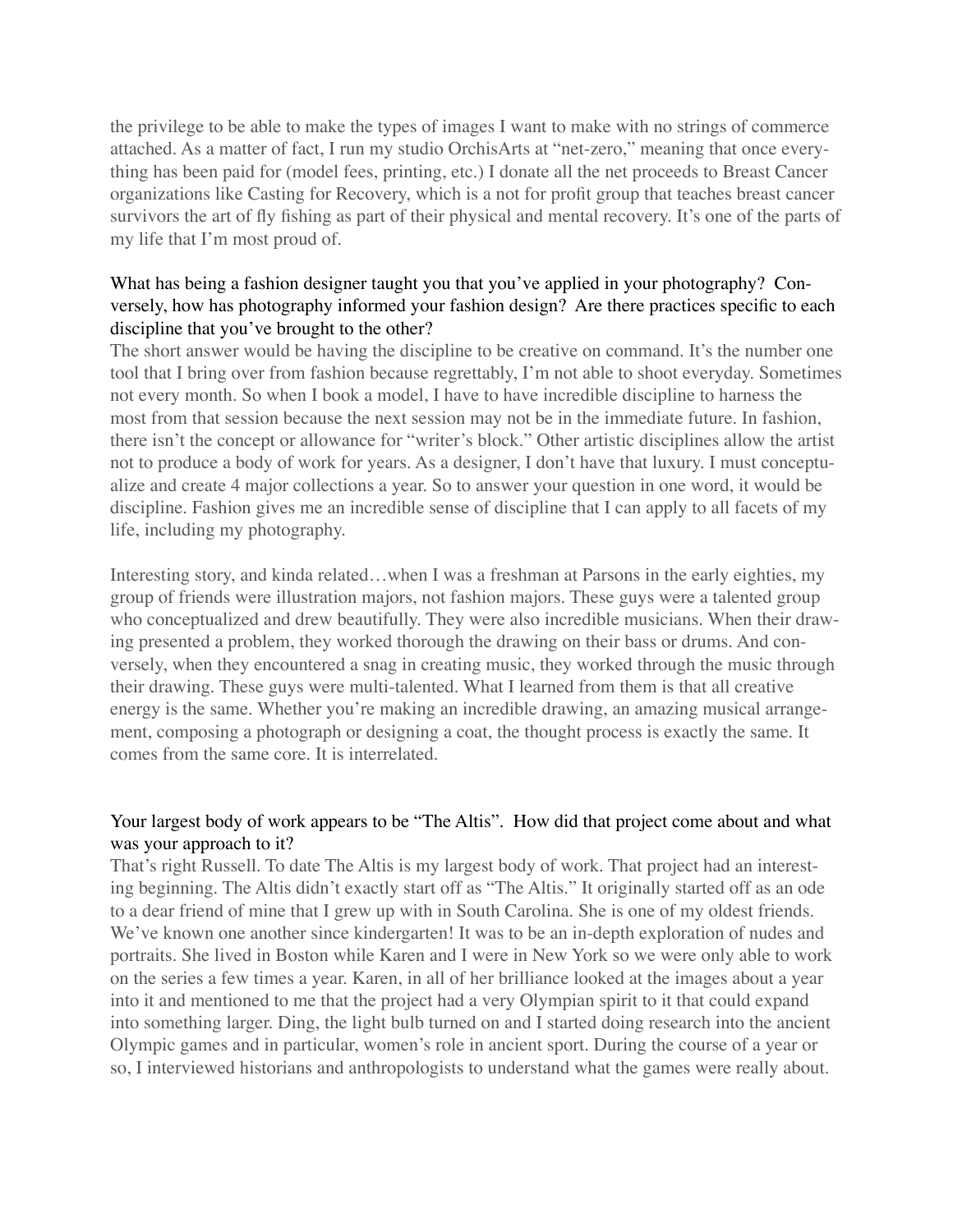What I learned was that women's participation was almost non-existent. Women were banned from participating in the ancient games, "a crime punishable by death." I felt that just based on gender alone, it doesn't mean that one can't excel in athletics, or anything else in life for that matter, so I made the choice to cast the project with an all female cast as a reflection of social and sexual equality in our living times.

## I understand that your Altis work inspired a ballet. How did this come about, and what was your role in the process? Also, did seeing your work presented in the context of performance/dance in turn offer any personal insights to the photographic work it was based on?

In 2002, I was having an exhibition at the Media Gallery in Boston. Oddly enough, I was introduced to this gallerist through my same childhood friend that inspired The Altis. When we met, the gallerist said you should meet my friend Rebecca Rice. I said, "who's Rebecca Rice?" He said, "she's a choreographer for the Boston Ballet. I think you guys would like each other." Rebecca and I met and just fell in love. She really understood The Altis, and shortly thereafter approached me to collaborate on creating a ballet directly based on my series. It was one of the most fulfilling experiences I've ever had. Rebecca choreographed the piece, I designed the costumes and Martin Case composed the original score. In many ways it was a culmination of all of my life's experiences, and completed the circle. It allowed me to use my skills as a designer in my work in a way that up until that point were kept very separate. The work literally lifted itself from the photographs and came to life on stage. The images were projected 4- stories high and used as the backdrop to the dance work.

Historically, the games were performed in the nude, so that posed an interesting challenge for me to create a language of costumes and interchangeable elements that would seamlessly work back into the language of The Altis. At the time there were no "costumes" in the series per se, just props here and there. I wanted the look to have a definite nod to antiquity, but to also have a very functional appearance so there's a lot of leather, canvas, cotton webbing, D-rings and gear. Making the costumes was so much fun that I kept making them well after The Altis was completed. The costumes have become artifacts to this body of work, and we continued to video the fittings and make studio reels, little 5-minute video installations, of the model standing on a box in her white leotard with me draping the costumes directly on body. Some of them are published on my website. To date, I've costumed 4 ballets: 2 with Rebecca and 2 with Kevin O'Day (Pittsburgh Ballet and Hubbard Street Dance Chicago).

# You've said you treat working with models as a collaborative act. Can you explain your approach in this regard?

Yes, for me collaboration is the thing that makes art modern today. I love the collaborative process. I love finding models that understand my visual language and want to help me build upon it. I have a very instinctual thing about casting models. It's my job to figure out why they have found themselves in my studio and what are they looking to get out of the relationship. I spend a tremendous amount of time weeding out the curious from the committed. I'm always fascinated about that relationship because it is also symbiotic, meaning that both artist and model work closely for a duration of time for the mutual benefit of both. The artist cannot express his ideas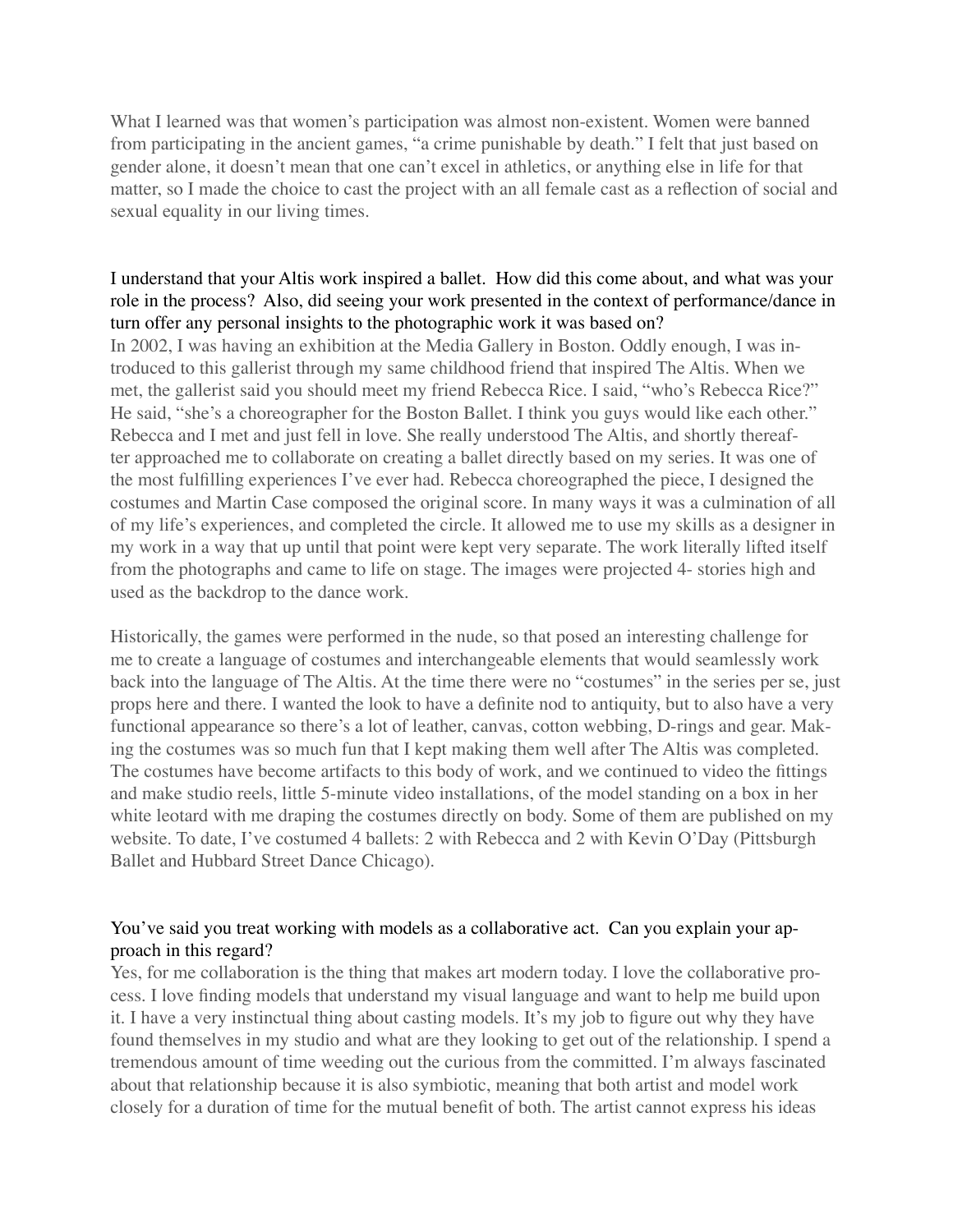without the collaboration of the model. And the model cannot 'perform' without the audience of the artist. The intimacy of collaborating is very therapeutic for me.

When I make the commitment to work with a model, she is making the equal commitment to work with me. It is a decision that I take very seriously because of the consistency I need throughout my work. When I pick a model, I can usually tell what type of longevity she'll have with my work. During the time I was casting for The Altis series, I was very upfront with a model about the commitment she needs to make toward our collaboration. Most importantly, she doesn't have to be experienced at all, but it's everything to me if she wants to be part of the creative process and build images together in a collaborative way. There is great intimacy to creating something from nothing. Trust is a huge factor in that. We build the images together as we shoot, then edit and crop them together right on the floor.

Another thing that is very important to me is documenting what happens in the studio during each shoot. My wife Karen has filmed in the studio for many years and she has also interviewed all of my core models to hear their version of the collaboration for the historical record of the studio. So not only does the model help create the images, we document who she is as a woman, model, muse and collaborator.

### What have your models taught you about your work?

Models help take 'ego' out of the equation. I can't do what I do with out them. It is a shared experience.

# Do you find that the more you work with a model, the better the images become? Or are your results consistent as you work with someone over a period of time?

Historically, I prefer to work with the same models over and over again. Most photographers prefer to work with a new face or model every time they pick up the camera. I'm the opposite. I feel that the longer I work with a model, the stronger the images become. I would say that there is a core of about 10-12 models that I've been collaborating with for over 10 years. They have essentially grown up in front of my camera and they all have tremendous ownership about their collaboration with my projects. I worked on The Altis over the span of 10 years, but if you were to see it in its entirety, you would never know that the same model may be 10 years older or younger from one image to the next. It's seamless.

### Do you feel that working with the nude presents specific challenges to your work?

Not really, but I would say that if there are any specific challenges, it would be on the selling side. Corporations almost as a hard rule do not purchase figurative (nude) photography. I've been privileged to show my work to a wide audience, be it museums or galleries and I was thrilled when Bergdorf Goodman, the preeminent New York retailer of all things luxury, acquired about 12 nudes that are on permanent display in their store. As a public space, it was the right artistic environment to show my work. It set a gold standard because it broke (or bent) the rule in the States that it's taboo for companies to purchase nudes for their corporate collections.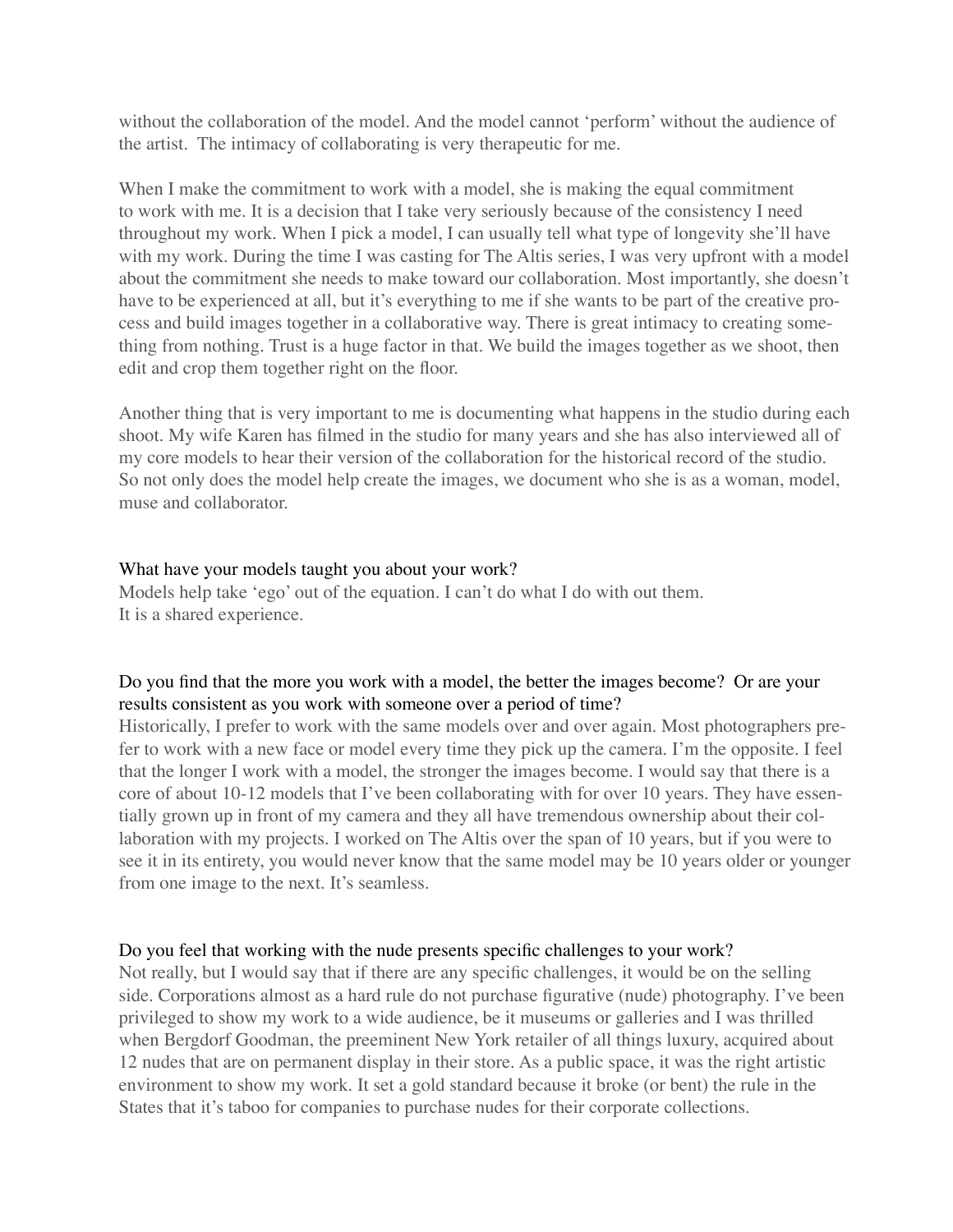### Why do you choose to work with female subjects exclusively?

Hmmmm, no one has actually asked me that before. I've often thought about shooting the male nude, but I'm not sure what I could bring new to the genre. Maybe it's just that women are a lot more fun. I don't really know. Perhaps its because I grew up in a house of all boys, so the opposite sex is something that emotionally fascinates me. If I were to look deeper, perhaps it's because my life is very "female-centric." As a designer, my career has been dedicated to helping women feel empowered through the choice of clothing they wear, or in the case of my photography, how is she is portrayed in simple, honest terms. I like creating things that women feel good about. I also like being around female energy. I identify largely with it.

As a little side bar to this conversation, and an interesting point to share, women constitute about 85% of my print sales. I think that's the case primarily because women find my nudes empowering. They are able to see themselves in my work. I think that your average male collector looks for a different type of nude.

You often "storyboard" your images, sketching and planning them before you shoot. Do you ever work intuitively without preplanning? Also, do your images usually turn out as you planned them, or do the sketches act as only a starting point that lead to ideas you hadn't thought of? I find that working with large format cameras forces me to know what I'm looking to get out of a shoot before the shoot happens. The film is just too expensive. With The Altis, I sketched out and storyboarded the entire project and it was shot in a shooting sequence similar to that of a filmmaker, meaning that like-things were shot together, as opposed to being shot in sequential order from beginning to end. Since I love drawing, I prefer to work this way. I can conceptualize at any time of the day, make a quick sketch, add it to my Sequence Book and shoot it when I can. It's really a diary and a starting point. Nothing is ever rigid or cast in stone. We always have the liberty to veer to the right or to the left. Sometimes a model's body can't move the way that I've drawn her. Most of the times, I will have to say, the final image looks just like the conceptual drawing. Other times, they look nothing alike. I love it though when a model is able to bring her own magic to the image, and veer away from the drawing, making it stronger.

Now back to collaborating with the model, I show her the sketch before we start to work. She'll know exactly what she needs to do. We discuss all the details and possibilities so it's really a tool to get us on the same page quickly, because I wont shoot a lot of film. In a 3-hour session, I will shoot only about 30 sheets of film; less than the equivalent of one roll of 35mm film.

# What equipment do you work with, and how does it dictate the outcome of your images. Also, how does working with the immediacy of Polaroid film affect your work?

I only work in the large format. I shoot with two Sinar cameras. A 4x5 and an 8x10. My set up is pretty simple. I never want my equipment to get in the way of the creative process, and as I mentioned earlier, I need a particular consistency throughout my work which forces me to keep it simple so that I can replicate the exact lighting schematic if needed, several weeks or several months later. I only shoot in studio with controlled light. I use two 1000 watt Dps as the main source and two 500 watt Omnis on the backdrop. I use homemade dimmers for all four lights so that I can dial them up or dial them down as I see fit. That's it. Oh, I also hand hold a Maglite to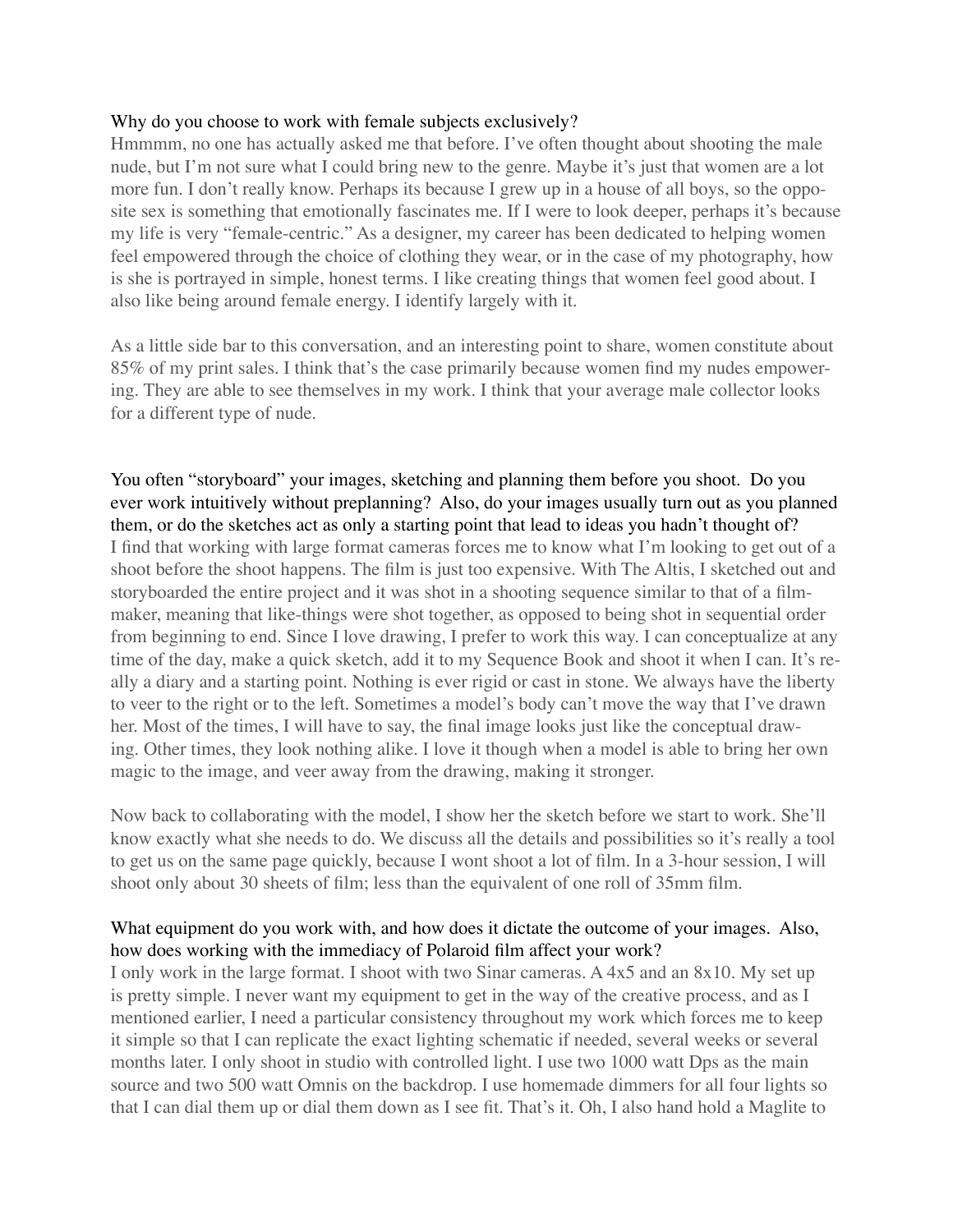illuminate selective areas on the face or where ever it's needed. I never use reflectors.

My love affair with Polaroid began before I realized that I would become a photographer when I shot Jane on the Spectra camera. I now shoot with T55 (and type 665 before Polaroid discontinued the film) for 4x5 and mix T804 and T809 for 8x10. Not only is T55 my favorite because it's so smooth and velvety, but it's a great confidence builder with the model. She can instantly see what she's giving back to the camera. It also allows us to edit or make decisions right there on the fly… "rotate your torso a bit to the left." Click. Wait 23 seconds. Peel the film apart and we know if we made the right decision or not. My use of Polaroid film sits at the very center of my creative process because by nature it makes the experience inclusive for all.

# You seem most attracted to history and the traditional. Do you feel that by working within a traditional framework that you bring anything new and/or "modern" to your images?

I'd like to think so. I hope that my work helps to evolve the tradition of the genre. For me, the Nude is a genre that is one of the most complicated things to get your arms around, and so easy to get wrong. There are so many additional aspects that are projected on the genre from societal, cultural and political aspects. I certainly have no interest in trying to change the public's view of the Nude, but I hope that my work helps to educate and promote healthy and positive images of women.

I am also highly aware, as most of your readers are, that traditional photography, as we know it today, will not exist in the same form in the near future. I specialize in toning. I spent years studying 19th century toning recipes. Most of the chemistry exists from yesteryear, but it's the paper that's changed. The trick was to get old chemistry to work on a modern paper. No easy feat. In the last year or two, I have lost one of my films (T665) and Agfa has discontinued making my paper. We spent years perfecting all of the elements…lighting, paper, and chemistry to create a look of platinum, but not. I wanted a look that was even more romantic than platinum. I'll now have to start that process all over again. I can't say today how this will effect how my images will be printed in the future, but I do know that it will not be the same.

As modern photography continues to evolve, I know that my work won't switch over to digital. That would be too easy. Not special to me. I'm also aware that the market for the traditional is getting smaller and smaller. More niche like. I don't shoot in color, I don't shoot in "snapshot" style and my images aren't printed mural size. I generally print 16x20". I'm finding something very attractive about the 19th century and alternative processes. It's very self-sustaining. If I can't buy my paper, I'll make it. If I can't buy my film, I'll make my own film. I want to not only create compelling images, but also create images using a technique and methodology that brings inherent value to it. An heirloom.

# What have you most recently been working on, and where do you see your work going in the near future?

I've been working on 2 new bodies of work that I'm quite passionate about. I've spoken about one of them more publicly than the other. The first is a body of work that explores why I feel the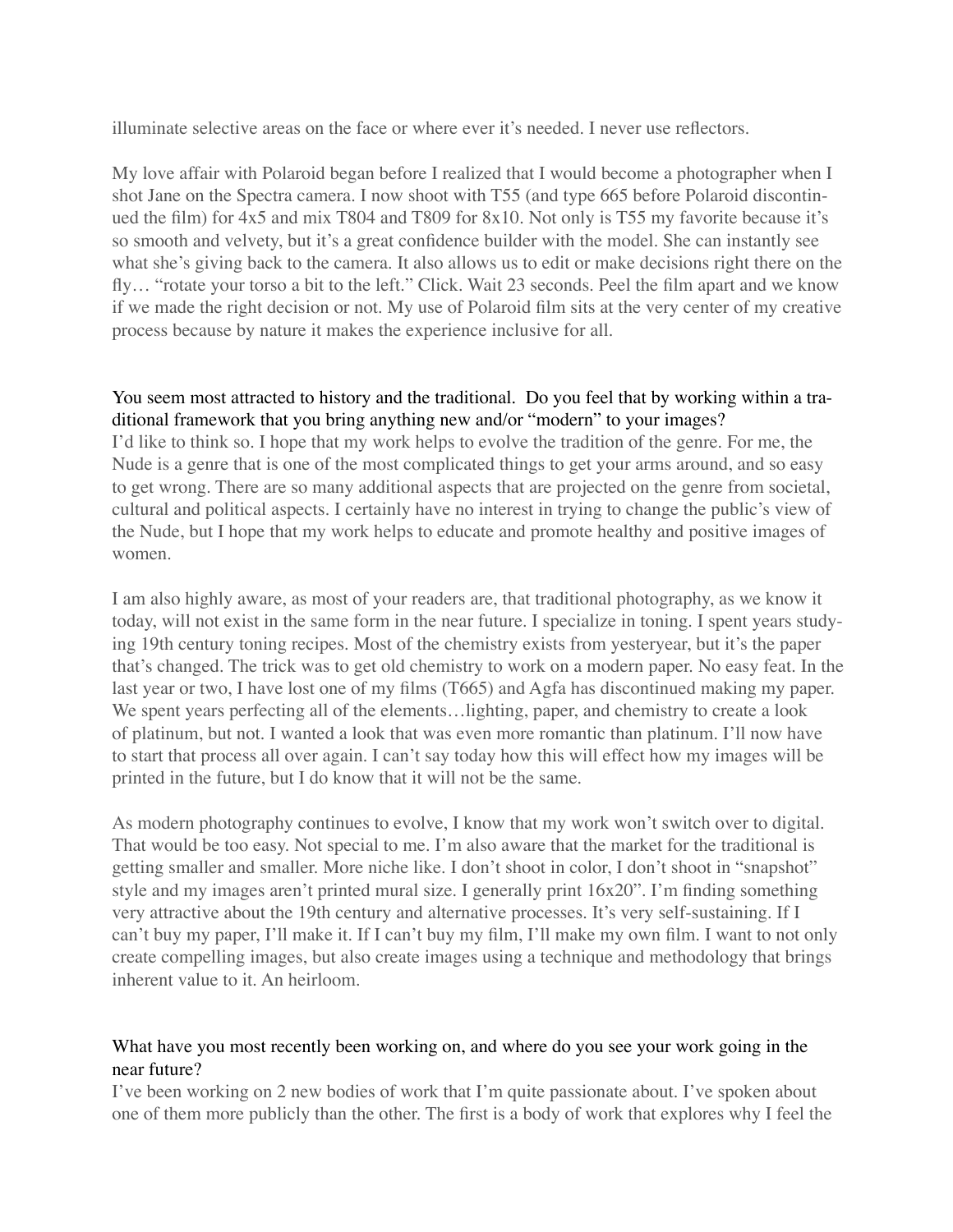human pelvis is the most fascinating and controversial bone in the human body. This body of work will contain photographs, drawings, visual shapes or hieroglyphs and video installations. The other project centers on a 19th century historical figure. This project is definitely a point of departure for me and will take my work in a completely new direction. I felt it was time to use my voice as an image-maker in a stronger way. It will also be an image based multimedia project. I think I will always use the human figure in my work, but it may not always be the center of it.

# What have your creative pursuits brought to your life and in the end, how would you most like to be remembered as an artist?

I would have never thought in a million years that I would have started an artistic exploration in photography, and more particularly the nude as a genre. After all, I'm a fashion designer. 16 years later, I now love the fact that by day I spend my energies creating a language of clothing to dress and adorn the body, but by night, I reduce the layers and affectations down to the nothing.

Photography is extremely self-satisfying and calming to me. It's something that's mine, separate from the commercial world. It's something that I can do the rest of my life. For that I am truly blessed. For me it's also all about the journey, and those that I've met and collaborated with along the way.

As for being remembered as an artist, I think the night is way too young to say!

------

Martin Cooper is a fine art photographer living and working in London and hopes to publishing a monograph of The Altis. His work concentrates on the photographic Nude, beautifully hand toned. He is also VP of Design for Burberry, the British luxury goods company. His work has been collected by The Polaroid Collections, The Henry Buhl Collection, the Beth Rudin- Dewoody Collection and Bergdorf Goodman. Cooper's studio, OrchisArts, makes contributions yearly to breast cancer organizations. Please visit martincooperphoto.com to learn more about his work, or contact Jayne H. Baum, jhbgallery.com.